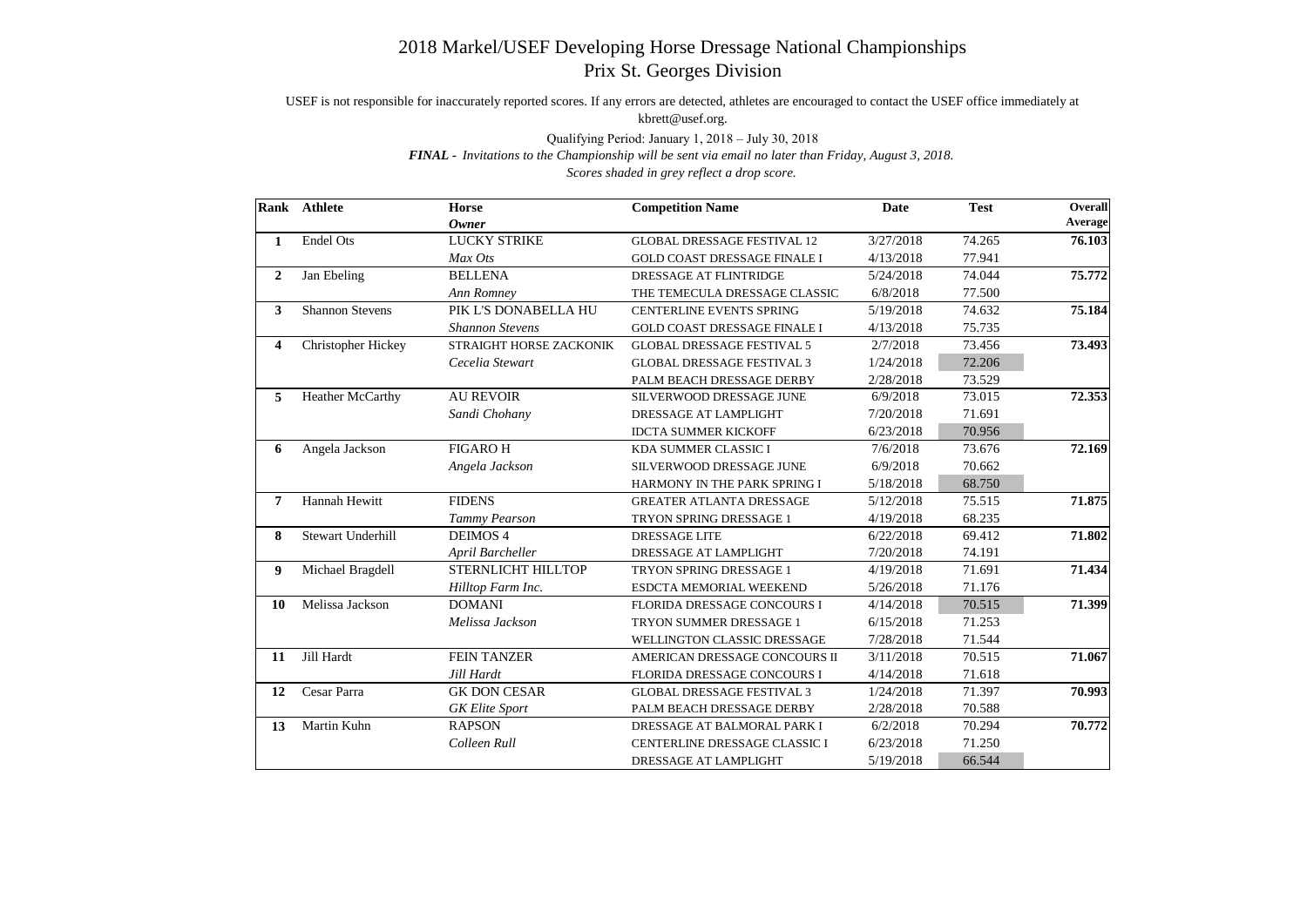|                    | Rank Athlete            | <b>Horse</b><br><b>Owner</b> | <b>Competition Name</b>            | <b>Date</b> | <b>Test</b> | Overall                                                                                                                                   |
|--------------------|-------------------------|------------------------------|------------------------------------|-------------|-------------|-------------------------------------------------------------------------------------------------------------------------------------------|
| 14                 | Petra Warlimont         | <b>DAVOS MCF</b>             | HIGH PRAIRIE DRESSAGE II           | 6/2/2018    | 70.441      |                                                                                                                                           |
|                    |                         | Susan Alvey                  | DEL MAR NATIONAL DRESSAGE          | 4/26/2018   | 68.775      |                                                                                                                                           |
|                    |                         |                              | PARAGON DRESSAGE III               | 5/27/2018   | 70.000      |                                                                                                                                           |
| 15                 | Amy L Miller            | <b>ENCORE</b>                | GOLDEN STATE DRESSAGE FESTIVAL     | 4/5/2018    | 69.706      |                                                                                                                                           |
|                    |                         | Amy L. Miller                | THE TEMECULA DRESSAGE CLASSIC      | 6/8/2018    | 70.294      |                                                                                                                                           |
|                    |                         |                              | STARR VAUGHN EQUESTRIAN            | 5/11/2018   | 70.000      |                                                                                                                                           |
| <b>Alternates:</b> |                         |                              |                                    |             |             |                                                                                                                                           |
| 16                 | Gail Redinger           | <b>FORMANCIER</b>            | 10TH ANNUAL SPOKANE SCLASSIC       | 6/16/2018   | 69.265      |                                                                                                                                           |
|                    |                         | Gail Redinger                | 19TH ANNUAL SPOKANE QUALIFIER      | 7/14/2018   | 67.941      |                                                                                                                                           |
|                    |                         |                              | 23RD ANNUAL SPOKANE SPRING         | 5/26/2018   | 70.735      | Average<br>70.221<br>70.147<br>70.000<br>69.927<br>69.681<br>69.265<br>68.971<br>68.934<br>68.873<br>68.861<br>68.860<br>68.713<br>68.419 |
| 17                 | Rebecca Rigdon          | <b>LA FARIAH</b>             | DRESSAGE AT FLINTRIDGE             | 5/24/2018   | 70.368      |                                                                                                                                           |
|                    |                         | Rebecca Rigdon               | <b>GOLDEN STATE WARM-UP</b>        | 7/27/2018   | 69.118      |                                                                                                                                           |
|                    |                         |                              | THE TEMECULA DRESSAGE CLASSIC      | 6/8/2018    | 69.485      | 69.583<br>69.559                                                                                                                          |
| 18                 | David Wightman          | <b>SILBERPFEIL</b>           | THE TEMECULA DRESSAGE CLASSIC      | 6/8/2018    | 68.897      |                                                                                                                                           |
|                    |                         | Kathleen Raine               | WEST COAST DRESSAGE FESTIVAL I     | 1/3/2018    | 70.735      |                                                                                                                                           |
|                    |                         |                              | <b>GOLDEN STATE WARM-UP</b>        | 7/27/2018   | 67.059      |                                                                                                                                           |
|                    |                         |                              | WEST COAST DRESSAGE FESTIVAL 3     | 1/31/2018   | 69.410      |                                                                                                                                           |
| 19                 | <b>Kathy Priest</b>     | <b>DAMON'S FANTASY</b>       | KDA SPRING WARM-UP SHOW            | 5/25/2018   | 68.235      |                                                                                                                                           |
|                    |                         | <b>Kathy Priest</b>          | <b>GLOBAL DRESSAGE FESTIVAL 10</b> | 3/14/2018   | 68.603      |                                                                                                                                           |
|                    |                         |                              | <b>GLOBAL DRESSAGE FESTIVAL 12</b> | 3/27/2018   | 64.559      |                                                                                                                                           |
|                    |                         |                              | KDA SUMMER CLASSIC I               | 7/6/2018    | 71.912      |                                                                                                                                           |
| 20                 | David Collins           | <b>BOJING</b>                | CENTERLINE EVENTS SPRING           | 6/15/2018   | 67.206      |                                                                                                                                           |
|                    |                         | <b>David Collins</b>         | <b>GMHS DRESSAGE DAYS</b>          | 7/28/2018   | 70.956      |                                                                                                                                           |
|                    |                         |                              | MYSTIC VALLEY HUNT CLUB            | 6/8/2018    | 68.162      |                                                                                                                                           |
| 21                 | <b>Brooke Centrella</b> | <b>BELLE AMI</b>             | CENTERLINE EVENTS SPRING           | 6/15/2018   | 68.897      |                                                                                                                                           |
|                    |                         | Cesar Parra                  | SUSSEX COUNTY I/II                 | 7/20/2018   | 70.368      |                                                                                                                                           |
|                    |                         |                              | MAPLEWOOD WARMBLOODS               | 7/27/2018   | 66.838      | 69.363                                                                                                                                    |
| 22                 | Shelley Van Den Neste   | <b>FAYVEL</b>                | <b>GLOBAL DRESSAGE FESTIVAL 7</b>  | 2/21/2018   | 68.456      |                                                                                                                                           |
|                    |                         | Cynthis Davila               | <b>GLOBAL DRESSAGE FESTIVAL I</b>  | 1/10/2018   | 70.074      |                                                                                                                                           |
| 23                 | Kaitlin Blythe          | <b>EDEN LHF</b>              | TRYON SUMMER DRESSAGE 1            | 6/15/2018   | 69.632      |                                                                                                                                           |
|                    |                         | Kaitlin Blythe               | CAPITAL DRESSAGE CLASSIC           | 6/2/2018    | 68.309      |                                                                                                                                           |
| 24                 | Kelsey Broecker         | <b>DREAMCATCHER</b>          | <b>GSEC DIAMOND CLASSIC I</b>      | 5/27/2018   | 69.412      |                                                                                                                                           |
|                    |                         | Molly Huie                   | MID OHIO CLASSIC I                 | 7/13/2018   | 67.353      |                                                                                                                                           |
|                    |                         |                              | KDA SUMMER CLASSIC I               | 7/6/2018    | 68.456      |                                                                                                                                           |
| 25                 | Kathleen Raine          | <b>FLASHBACK</b>             | THE TEMECULA DRESSAGE CLASSIC      | 6/8/2018    | 70.221      |                                                                                                                                           |
|                    |                         | Debi Brum                    | THE DRESSAGE AFFAIR                | 3/22/2018   | 69.044      |                                                                                                                                           |
|                    |                         |                              | <b>GOLDEN STATE WARM-UP</b>        | 7/27/2018   | 67.353      |                                                                                                                                           |
|                    |                         |                              | DRESSAGE AT FLINTRIDGE             | 5/24/2018   | 65.809      |                                                                                                                                           |
| 26                 | <b>Bonnie Canter</b>    | <b>FIFINELLA GCF</b>         | <b>EMERALD CLASSIC I</b>           | 3/3/2018    | 68.971      |                                                                                                                                           |
|                    |                         | <b>Bonnie Canter</b>         | TEXAS ROSE DRESSAGE CLASSIC I      | 4/6/2018    | 68.750      |                                                                                                                                           |
| 27                 | Michele Bondy           | <b>EVERDANCE S</b>           | DRESSAGE AT DEVONWOOD I            | 7/20/2018   | 69.191      |                                                                                                                                           |
|                    |                         | Sonnenberg Farm LLC          | 10TH ANNUAL SPOKANE CLASSIC        | 6/16/2018   | 68.529      |                                                                                                                                           |
| 28                 | Jessica Jo Tate         | <b>FELIS APOLLO</b>          | TRYON SUMMER DRESSAGE 1            | 6/15/2018   | 69.632      |                                                                                                                                           |
|                    |                         | Joseph P. Tate               | <b>LEXINGTON SPRING DRESSAGE</b>   | 5/19/2018   | 67.794      |                                                                                                                                           |
|                    |                         |                              | TRYON SPRING DRESSAGE 1            | 4/19/2018   | 65.662      |                                                                                                                                           |
| 29                 | Ashleigh Luca-Tyson     | <b>SANS SOUCIS K</b>         | DRESSAGE AT FLINTRIDGE             | 5/24/2018   | 66.838      |                                                                                                                                           |
|                    |                         | River Oaks Farm              | ADA SPRING CELEBRATION             | 4/7/2018    | 70.000      |                                                                                                                                           |
|                    |                         |                              |                                    |             |             |                                                                                                                                           |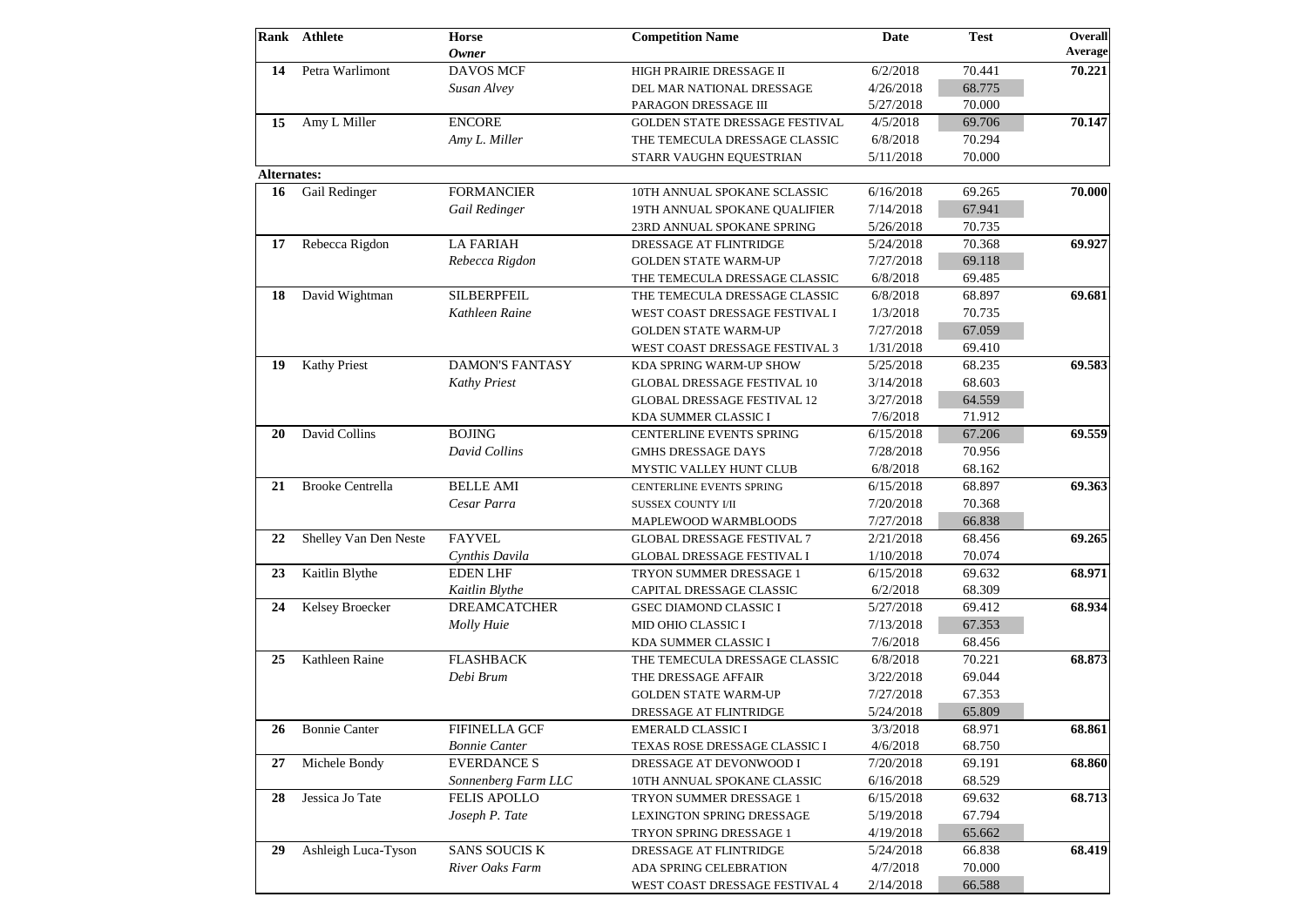|    | Rank Athlete                                           | <b>Horse</b><br><b>Owner</b>                                             | <b>Competition Name</b>                                | <b>Date</b> | <b>Test</b>                                                                                                                                                                                                                                                                                              | Overall<br><b>Average</b> |
|----|--------------------------------------------------------|--------------------------------------------------------------------------|--------------------------------------------------------|-------------|----------------------------------------------------------------------------------------------------------------------------------------------------------------------------------------------------------------------------------------------------------------------------------------------------------|---------------------------|
| 30 | Yvonne Barteau                                         | <b>SUNDANCE</b>                                                          | TRYON SUMMER DRESSAGE 1                                | 6/15/2018   | 66.324                                                                                                                                                                                                                                                                                                   | 68.199                    |
|    |                                                        | Rose A. Grant                                                            | <b>GREATER ATLANTA DRESSAGE</b>                        | 5/12/2018   | 67.941<br>68.456<br>69.338<br>66.765<br>67.132<br>68.824<br>66.838<br>68.824<br>65.368<br>60.882<br>67.059<br>67.279<br>69.779<br>67.279<br>67.647<br>66.397<br>68.529<br>67.353<br>64.265<br>66.471<br>66.985<br>66.176<br>67.206<br>63.971<br>65.074<br>67.279<br>66.250<br>66.103<br>66.691<br>64.926 |                           |
|    |                                                        |                                                                          | <b>CHATTAHOOCHEE HILLS</b>                             | 5/26/2018   |                                                                                                                                                                                                                                                                                                          |                           |
| 31 | <b>Bridget Hay</b>                                     | <b>FAUNA</b>                                                             | WINDY HOLLOW HUNT                                      | 6/8/2018    |                                                                                                                                                                                                                                                                                                          | 68.052                    |
|    |                                                        | Amy Price                                                                | MAPLEWOOD WARMBLOODS                                   | 7/27/2018   |                                                                                                                                                                                                                                                                                                          |                           |
|    |                                                        | Have Not Met Minimum Requirements as outlined in Qualifying Requirements |                                                        |             |                                                                                                                                                                                                                                                                                                          |                           |
|    | <b>View Qualifying Requirements Here</b><br>Jami Kment |                                                                          | GATINO VAN HOF OLYMPIA OKLAHOMA DRESSAGE SOCIETY SPRIN | 5/5/2018    |                                                                                                                                                                                                                                                                                                          | 67.978                    |
|    |                                                        |                                                                          |                                                        |             |                                                                                                                                                                                                                                                                                                          |                           |
|    |                                                        | Jami Kment                                                               | MAFFITT LAKE DRESSAGE CLASSIC II                       | 6/10/2018   |                                                                                                                                                                                                                                                                                                          |                           |
|    | Meagan Davis                                           | <b>DAMOCLES HLF</b>                                                      | <b>GLOBAL DRESSAGE FESTIVAL 3</b>                      | 1/24/2018   |                                                                                                                                                                                                                                                                                                          | 67.831                    |
|    |                                                        | Meagan Davis                                                             | <b>GOLD COAST DRESSAGE FINALE I</b>                    | 4/13/2018   |                                                                                                                                                                                                                                                                                                          |                           |
|    |                                                        |                                                                          | <b>GOLD COAST OPENER</b>                               | 1/18/2018   |                                                                                                                                                                                                                                                                                                          |                           |
|    | Kristin Stein                                          | <b>DOKTOR HOUSE</b>                                                      | <b>GLOBAL DRESSAGE FESTIVAL 12</b>                     | 3/27/2018   |                                                                                                                                                                                                                                                                                                          | 67.809                    |
|    |                                                        | <b>Betsy Rebar Sell</b>                                                  | PALM BEACH DRESSAGE DERBY                              | 2/28/2018   |                                                                                                                                                                                                                                                                                                          |                           |
|    |                                                        |                                                                          | KDA SPRING WARM-UP SHOW                                | 5/25/2018   |                                                                                                                                                                                                                                                                                                          |                           |
|    |                                                        |                                                                          | DRESSAGE AT WATERLOO JUNE                              | 6/15/2018   |                                                                                                                                                                                                                                                                                                          |                           |
|    |                                                        |                                                                          | KDA SUMMER CLASSIC I                                   | 7/6/2018    |                                                                                                                                                                                                                                                                                                          |                           |
|    |                                                        |                                                                          | MID OHIO CLASSIC I                                     | 7/13/2018   |                                                                                                                                                                                                                                                                                                          |                           |
|    | Angela Jackson                                         | <b>GASTON TF</b>                                                         | HARMONY IN THE PARK SPRING I                           | 5/18/2018   |                                                                                                                                                                                                                                                                                                          | 67.463                    |
|    |                                                        | Sheila Borneman                                                          | SILVERWOOD DRESSAGE JUNE                               | 6/9/2018    |                                                                                                                                                                                                                                                                                                          |                           |
|    | Patricia Becker                                        | <b>DAHLIA</b>                                                            | <b>IDCTA SUMMER KICKOFF</b>                            | 6/23/2018   |                                                                                                                                                                                                                                                                                                          | 67.353                    |
|    |                                                        | Jennifer Quirk                                                           |                                                        |             |                                                                                                                                                                                                                                                                                                          |                           |
|    | David Collins                                          | <b>SHENGLI</b>                                                           | MYSTIC VALLEY HUNT CLUB                                | 6/8/2018    |                                                                                                                                                                                                                                                                                                          | 66.728                    |
|    |                                                        | David Collins                                                            | <b>GMHS DRESSAGE DAYS</b>                              | 7/28/2018   |                                                                                                                                                                                                                                                                                                          |                           |
|    |                                                        |                                                                          | <b>CENTERLINE EVENTS SPRING</b>                        | 6/15/2018   |                                                                                                                                                                                                                                                                                                          |                           |
|    | Wanja Gerlach                                          | <b>BRAVO ZULU</b>                                                        | <b>LEXINGTON SPRING DRESSAGE</b>                       | 5/19/2018   |                                                                                                                                                                                                                                                                                                          | 66.691                    |
|    |                                                        | Sarah O'Neil                                                             | CAPITAL DRESSAGE CLASSIC                               | 6/2/2018    |                                                                                                                                                                                                                                                                                                          |                           |
|    |                                                        |                                                                          | VIRGINIA SUMMER DRESSAGE                               | 6/16/2018   |                                                                                                                                                                                                                                                                                                          |                           |
|    | Lisa Rush                                              | <b>FINESTEP HW</b>                                                       | <b>DRESSAGE LITE</b>                                   | 6/22/2018   |                                                                                                                                                                                                                                                                                                          | 66.177                    |
|    |                                                        | Lisa Rush                                                                | <b>BARA TRAC I DRESSAGE</b>                            | 5/26/2018   |                                                                                                                                                                                                                                                                                                          |                           |
|    | Jessica Starck                                         | MW FEINERMARK                                                            | YOUNG HORSE DRESSAGE AT MWW                            | 6/2/2018    |                                                                                                                                                                                                                                                                                                          | 66.177                    |
|    |                                                        | Jennifer Vanover                                                         | DRESSAGE AT STOCKADE                                   | 7/18/2018   |                                                                                                                                                                                                                                                                                                          |                           |
|    | Nicole Harrington                                      | <b>CAMOMILA MCD</b>                                                      | <b>IDCTA SUMMER KICKOFF</b>                            | 6/23/2018   |                                                                                                                                                                                                                                                                                                          | 65.809                    |
|    |                                                        | McDowell Equestrian Inc.                                                 | SILVERWOOD DRESSAGE JULY II                            | 7/28/2018   |                                                                                                                                                                                                                                                                                                          |                           |
|    | Jenna Stern-Arnold                                     | <b>JYPSY ROSE</b>                                                        | <b>GSEC DIAMOND CLASSIC I</b>                          | 5/27/2018   | 65.735                                                                                                                                                                                                                                                                                                   | 65.735                    |
|    |                                                        |                                                                          |                                                        |             |                                                                                                                                                                                                                                                                                                          |                           |
|    |                                                        | Jenna Stern-Arnold                                                       |                                                        |             |                                                                                                                                                                                                                                                                                                          |                           |
|    | Justine Wilson                                         | <b>SIERRANOVA</b>                                                        | CAPITAL DRESSAGE CLASSIC                               | 6/2/2018    | 65.515                                                                                                                                                                                                                                                                                                   | 65.515                    |
|    |                                                        | Justine Wilson                                                           |                                                        |             |                                                                                                                                                                                                                                                                                                          |                           |
|    | Avery Brown                                            | <b>ESSCHER</b>                                                           | GSDC & CDI 2*                                          | 6/14/2018   | 63.897                                                                                                                                                                                                                                                                                                   | 64.963                    |
|    |                                                        | Avery Brown                                                              | STARR VAUGHN EQUESTRIAN                                | 5/11/2018   | 66.029                                                                                                                                                                                                                                                                                                   |                           |
|    | Kristina Harrison                                      | <b>BARNABY WILDE GCF</b><br>Kristina Harrison                            | DRESSAGE AT FLINTRIDGE                                 | 5/24/2018   | 64.926                                                                                                                                                                                                                                                                                                   | 64.926                    |
|    | Lucy Tidd                                              | <b>ELLERT HB</b><br>Lucy Tidd                                            | VIRGINIA SUMMER DRESSAGE                               | 6/16/2018   | 64.779                                                                                                                                                                                                                                                                                                   | 64.779                    |